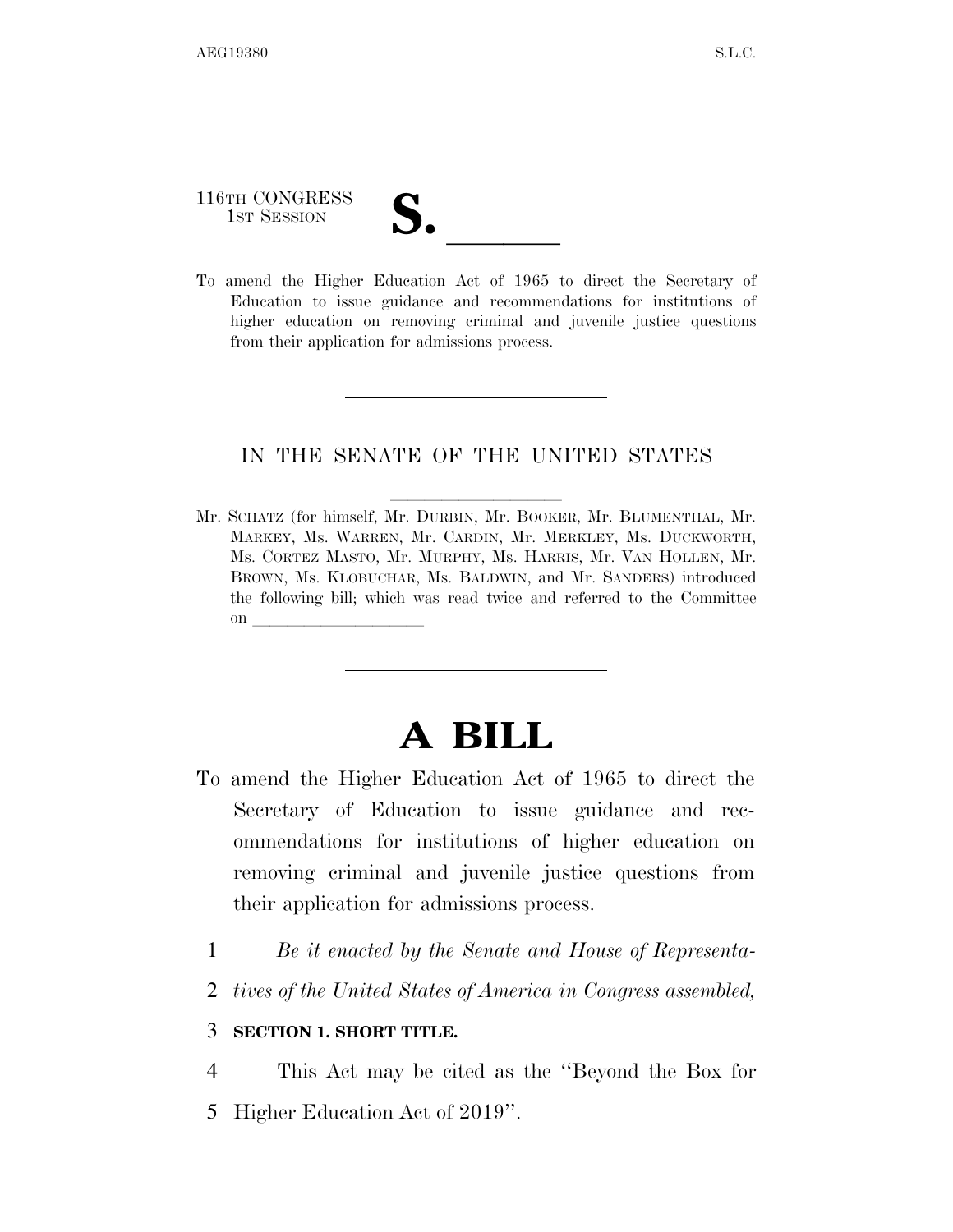### **SEC. 2. FINDINGS.**

 Congress finds the following: (1) An estimated 70,000,000 Americans have some type of arrest or conviction record that would appear in a criminal background check. (2) Each year, more than 600,000 people re- turn to society from State or Federal prison. (3) Nearly 11,000,000 Americans are admitted to city and county jails each year, with an average daily population of more than 700,000 people. (4) An estimated 2,100,000 youth under the age of 18 are arrested every year in the United States. (5) 1,700,000 juvenile delinquency cases are disposed of in juvenile courts annually. (6) Juvenile records are not always confidential; many States disclose information about youth in- volvement with the juvenile justice system or do not have procedures to seal or expunge juvenile records. (7) The compounding effects of collateral con- sequences due to criminal justice involvement hinder the ability of individuals to reenter society success- fully. (8) People of color and low-income people are

 disproportionately impacted by the collateral con-sequences of criminal justice involvement.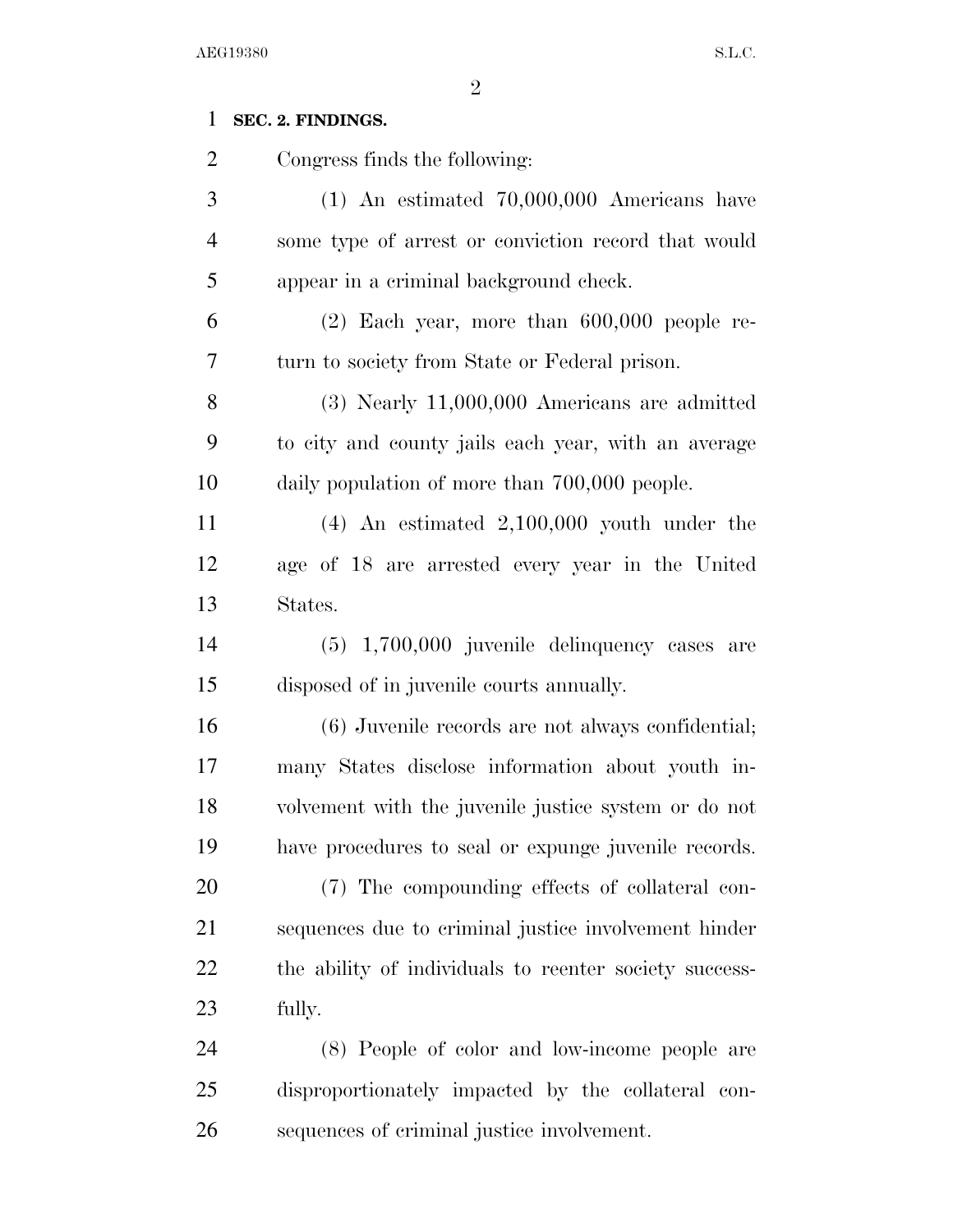| $\mathbf{1}$   | (9) Incarceration leads to decreased earnings,              |
|----------------|-------------------------------------------------------------|
| $\overline{2}$ | unemployment, and poverty.                                  |
| 3              | (10) Upon reentry, lower educational attain-                |
| $\overline{4}$ | ment, a lack of work skills or history, and the stig-       |
| 5              | ma of a criminal record can hinder a formerly incar-        |
| 6              | cerated person's ability to return to their commu-          |
| 7              | nities successfully.                                        |
| 8              | $(11)$ One way to improve reentry outcomes is to            |
| 9              | increase educational opportunities for people with a        |
| 10             | criminal or juvenile justice history.                       |
| 11             | (12) By reducing rearrests and reconvictions,               |
| 12             | and by increasing educational attainment, formerly          |
| 13             | incarcerated individuals are better situated to find        |
| 14             | stable employment, contributing to their commu-             |
| 15             | nities.                                                     |
| 16             | SEC. 3. BEYOND THE BOX FOR HIGHER EDUCATION.                |
| 17             | Part B of title I of the Higher Education Act of 1965       |
|                | 18 (20 U.S.C. 1011 et seq.) is amended by adding at the end |
| 19             | the following:                                              |
| 20             | "SEC. 124. BEYOND THE BOX FOR HIGHER EDUCATION.             |
| 21             | "(a) TRAINING AND TECHNICAL ASSISTANCE.                     |
| 22             | "(1) IN GENERAL.—The Secretary, acting                      |
| 23             | through the Office of Policy, Planning, and Innova-         |
| 24             | tion of the Office of Postsecondary Education of the        |
| 25             | Department and with consultation from the Depart-           |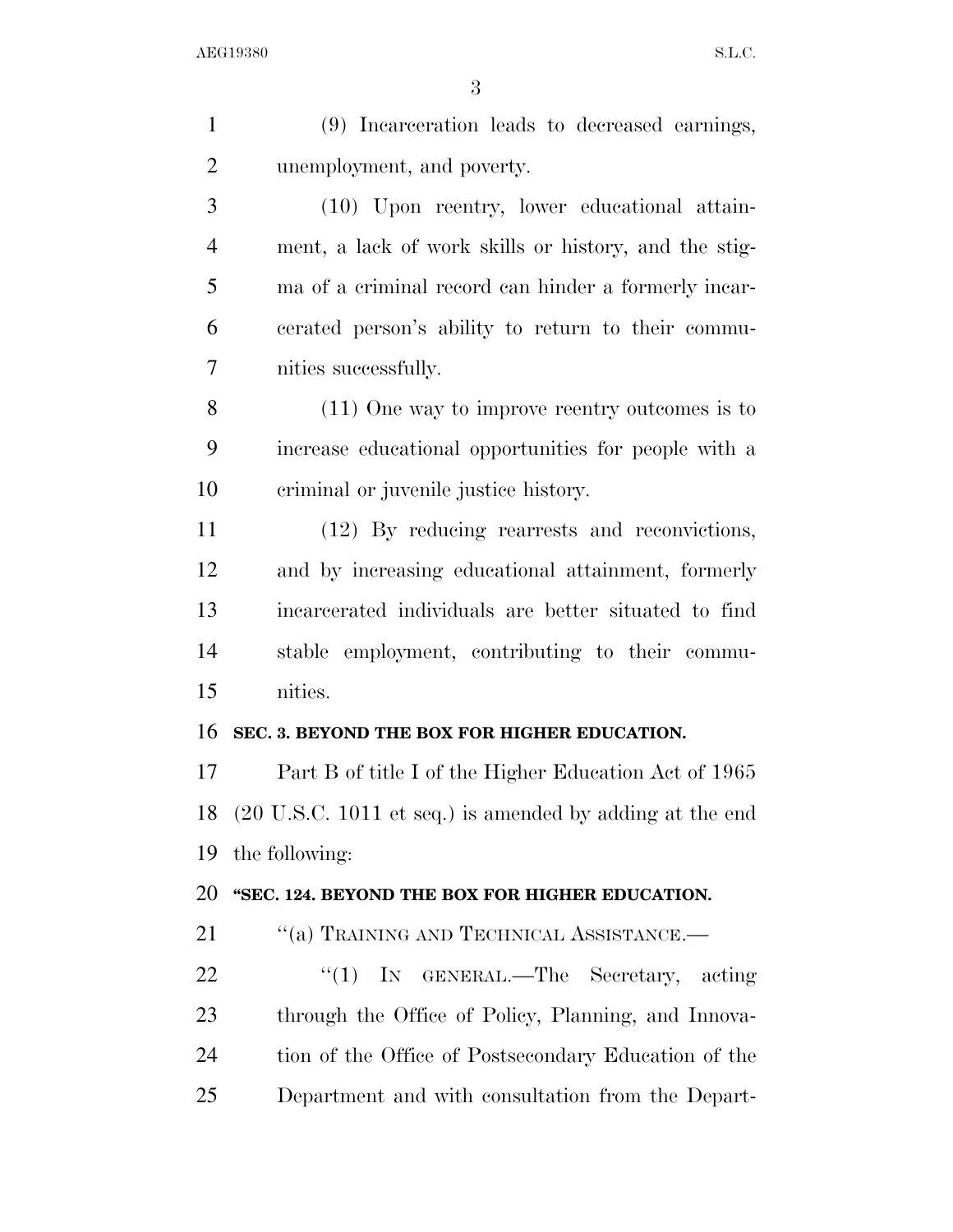| $\mathbf{1}$   | ment of Justice and relevant community stake-          |
|----------------|--------------------------------------------------------|
| $\overline{2}$ | holders, shall issue guidance and recommendations      |
| 3              | for institutions of higher education to remove crimi-  |
| $\overline{4}$ | nal and juvenile justice questions from their applica- |
| 5              | tion for admissions process.                           |
| 6              | "(2) GUIDANCE AND RECOMMENDATIONS.—The                 |
| 7              | guidance and recommendations issued under para-        |
| 8              | graph (1) shall include the following:                 |
| 9              | $\lq\lq$ . If an institution of higher education       |
| 10             | collects criminal or juvenile justice information      |
| 11             | on applicants for admission, it is recommended         |
| 12             | that the institution determine whether this in-        |
| 13             | formation is necessary to make an informed ad-         |
| 14             | mission decision and whether it would be appro-        |
| 15             | priate to remove these questions from the appli-       |
| 16             | cation.                                                |
| 17             | $\lq\lq (B)$ If an institution of higher education     |
| 18             | determines that it is appropriate to remove            |
| 19             | criminal or juvenile justice questions from the        |
| 20             | institution's application for admissions process,      |
| 21             | it is recommended that the institution comply          |
| 22             | with the following:                                    |
| 23             | "(i) If criminal or juvenile justice                   |
| 24             | questions are necessary for the other as-              |
| 25             | pects of the institution's interactions with           |
|                |                                                        |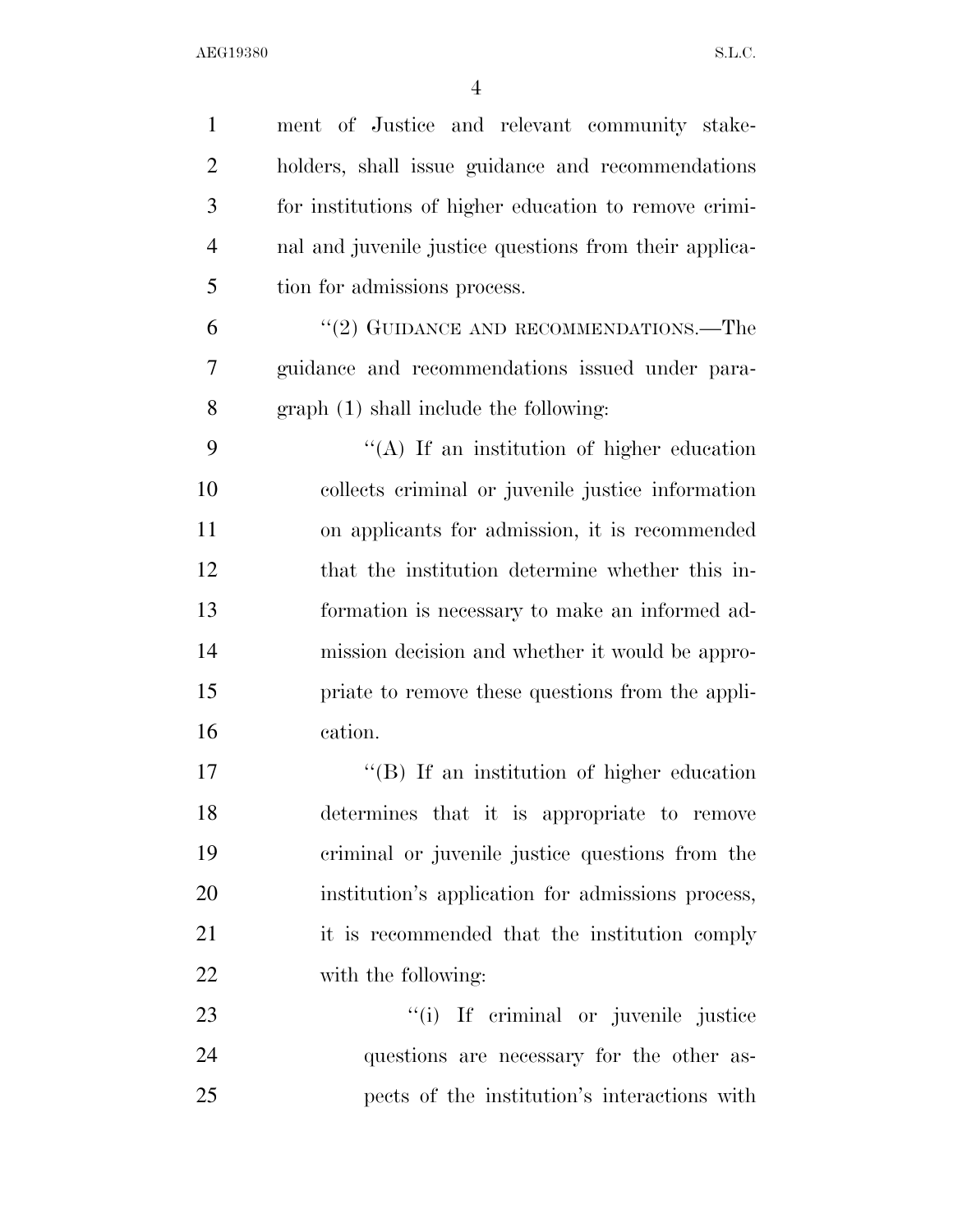| $\mathbf{1}$   | applicants, identify those specific inter-     |
|----------------|------------------------------------------------|
| $\overline{2}$ | actions in which it is appropriate to ask      |
| 3              | such questions.                                |
| $\overline{4}$ | "(ii) In non-admissions interactions,          |
| 5              | inquire about criminal or juvenile justice     |
| 6              | history transparently and clearly inform       |
| $\tau$         | applicants as early as possible how to re-     |
| 8              | spond to the inquiry.                          |
| 9              | "(iii) In non-admissions inquiries             |
| 10             | about criminal or juvenile justice history,    |
| 11             | ensure the questions are specific and nar-     |
| 12             | rowly focused, and make it clear that an-      |
| 13             | swering the questions may not negatively       |
| 14             | impact applicants' chances of enrollment.      |
| 15             | $\lq\lq (iv)$ In non-admissions inquiries      |
| 16             | about criminal or juvenile justice history,    |
| 17             | give applicants the opportunity to explain     |
| 18             | criminal or juvenile justice involvement and   |
| 19             | preparedness for postsecondary study.          |
| 20             | $f'(v)$ Provide staff of the institution       |
| 21             | who have access to a prospective or current    |
| 22             | student's criminal or juvenile justice his-    |
| 23             | tory, the necessary and proper training on     |
| 24             | the effective use of criminal or juvenile jus- |
| 25             | tice history data, including the problems      |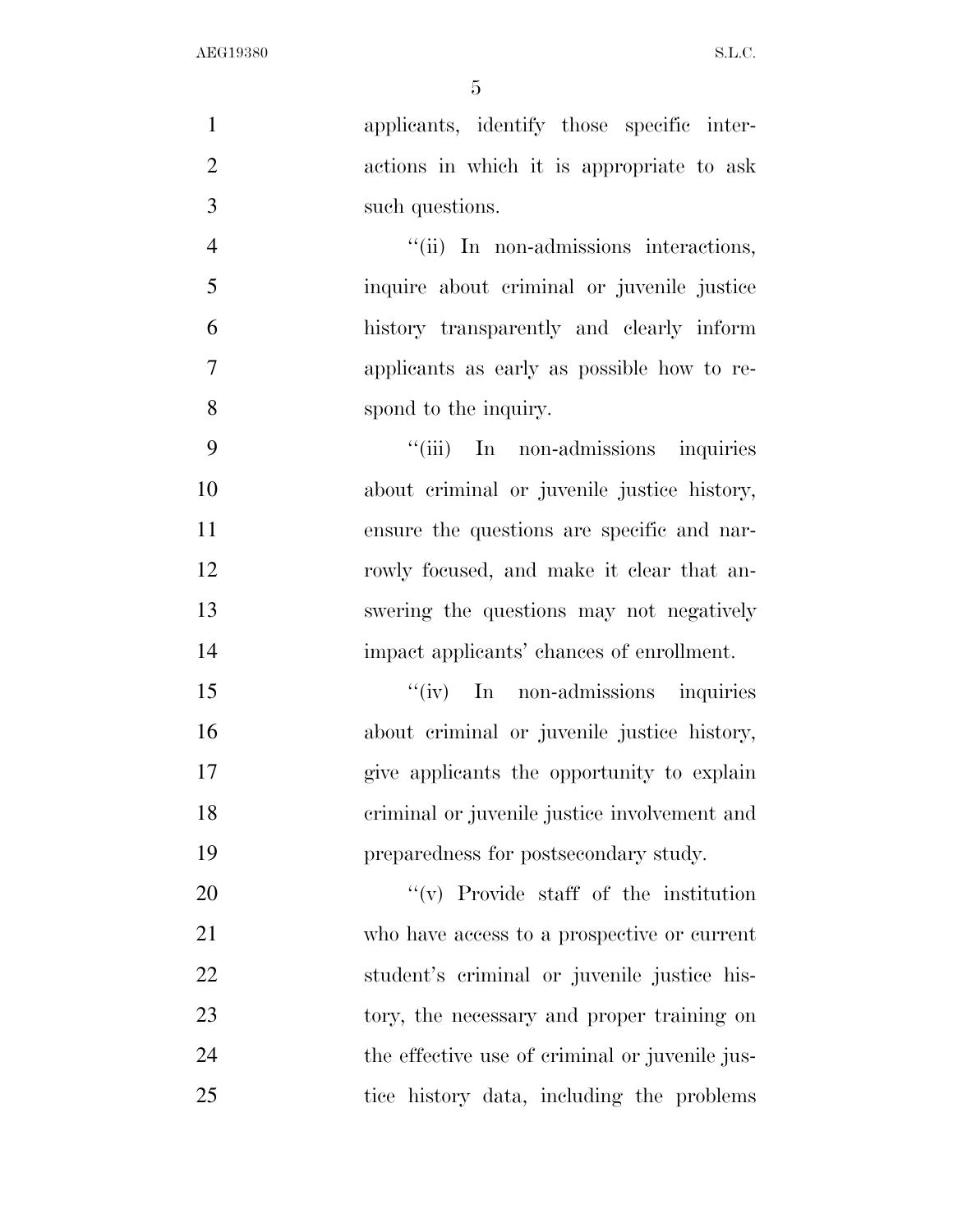| $\mathbf{1}$   | associated with this information, the types        |
|----------------|----------------------------------------------------|
| $\overline{2}$ | of supporting documents that may need to           |
| 3              | be obtained, and the appropriate privacy           |
| $\overline{4}$ | protections that must be put in place.             |
| 5              | "(C) If an institution of higher education         |
| 6              | determines that it is necessary to inquire about   |
| 7              | the criminal or juvenile justice history of appli- |
| 8              | cants for admission, it is recommended that the    |
| 9              | institution comply with the following:             |
| 10             | "(i) Delay the request for, or consid-             |
| 11             | eration of, such information until after an        |
| 12             | admission decision has been made to avoid          |
| 13             | a chilling effect on applicants whose crimi-       |
| 14             | nal or juvenile justice involvement may ul-        |
| 15             | timately be determined irrelevant by the           |
| 16             | institution.                                       |
| 17             | "(ii) Provide notice and justification             |
| 18             | for applicants within 30 days if, upon re-         |
| 19             | ceiving information regarding applicants'          |
| 20             | criminal or juvenile justice involvement,          |
| 21             | the admission to the institution is denied         |
| 22             | or rescinded based solely on the applicant's       |
| 23             | criminal or juvenile justice involvement.          |
| 24             | "(iii) Inquire about criminal or juve-             |
| 25             | nile justice history transparently and clear-      |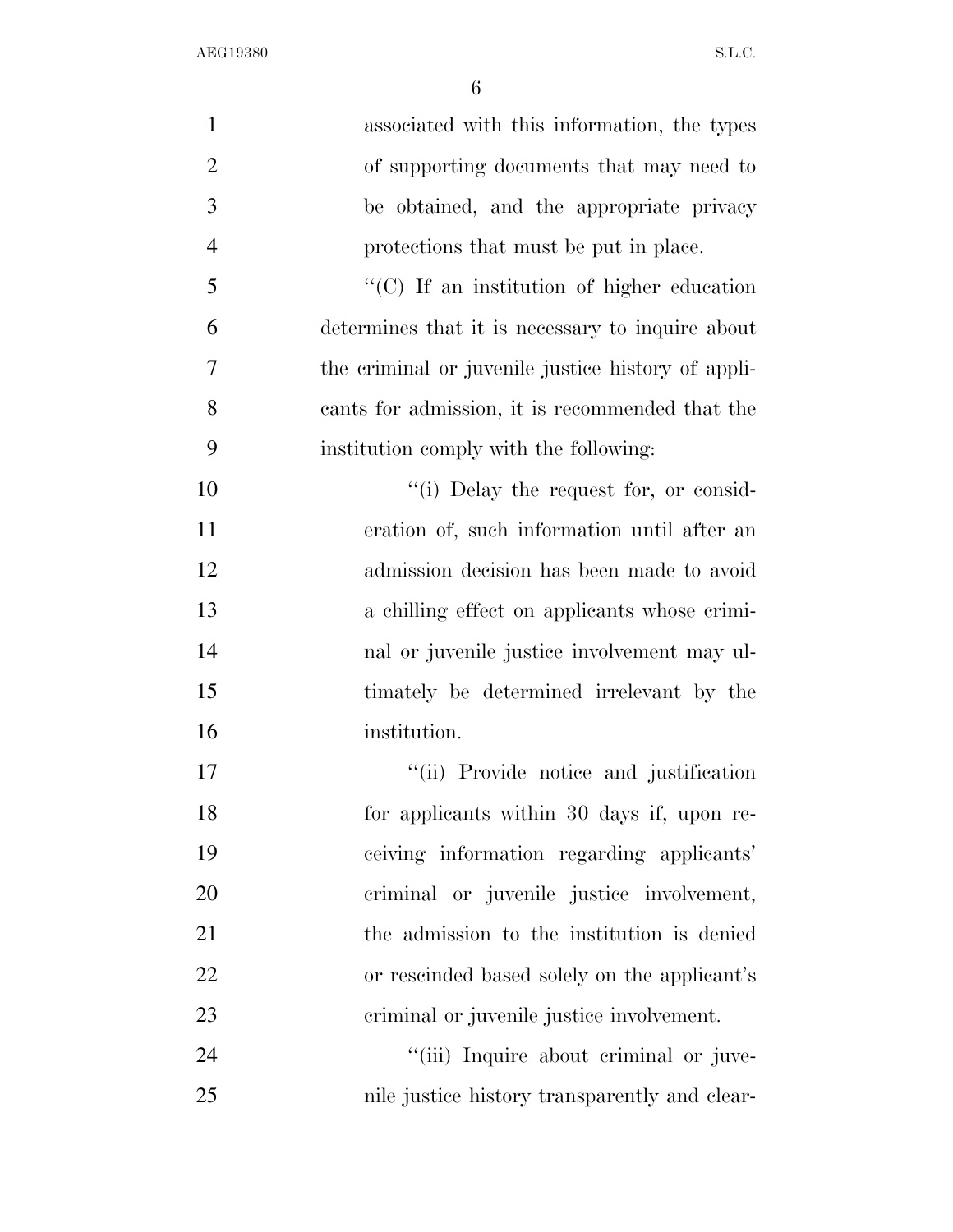| $\mathbf{1}$   | ly inform applicants as early as possible in  |
|----------------|-----------------------------------------------|
| $\overline{2}$ | the application process how to respond to     |
| 3              | the inquiry.                                  |
| $\overline{4}$ | "(iv) Ensure the questions are specific       |
| 5              | and narrowly focused.                         |
| 6              | $f'(v)$ Give applicants the opportunity       |
| $\overline{7}$ | to explain criminal or juvenile justice in-   |
| 8              | volvement and preparedness for postsec-       |
| 9              | ondary study.                                 |
| 10             | "(vi) Provide admissions personnel,           |
| 11             | registrars, and any other relevant staff of   |
| 12             | the institution, as well as any other staff   |
| 13             | that should have access to a prospective or   |
| 14             | current student's criminal or juvenile jus-   |
| 15             | tice history, the necessary and proper        |
| 16             | training on the effective use of criminal or  |
| 17             | juvenile justice history data, including the  |
| 18             | biases or limitations associated with this    |
| 19             | information, the types of supporting docu-    |
| 20             | ments that may need to be obtained, and       |
| 21             | the appropriate privacy protections that      |
| 22             | must be put in place.                         |
| 23             | "(3) TRAINING AND TECHNICAL ASSISTANCE.—      |
| 24             | "(A) IN GENERAL.—The Secretary, acting        |
| 25             | through the Office of Postsecondary Education |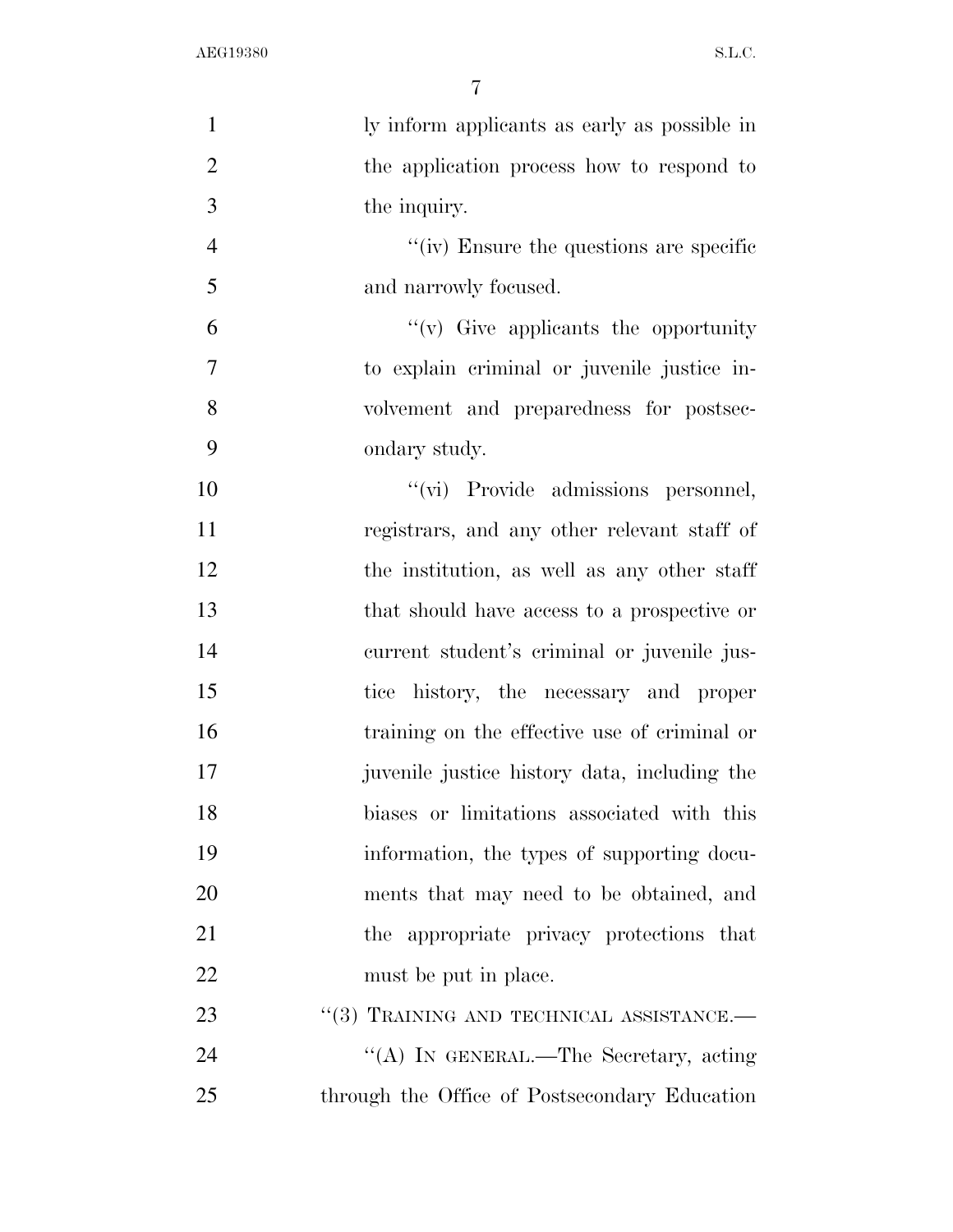| $\mathbf{1}$   | of the Department, shall use funds available to  |
|----------------|--------------------------------------------------|
| $\overline{2}$ | the Department to provide institutions of high-  |
| 3              | er education with training and technical assist- |
| $\overline{4}$ | ance on developing policies and procedures       |
| 5              | aligned with the recommendations described in    |
| 6              | paragraph (2).                                   |
| 7              | "(B) TRAINING.—The training described            |
| 8              | in subparagraph $(A)$ shall include—             |
| 9              | "(i) training for admissions and finan-          |
| 10             | cial aid personnel and enrollment manage-        |
| 11             | ment staff of an institution of higher edu-      |
| 12             | cation to understand and evaluate an ap-         |
| 13             | plicant if—                                      |
| 14             | $\lq\lq$ (I) the institution makes a de-         |
| 15             | termination under paragraph $(2)(A)$             |
| 16             | to continue asking criminal or juvenile          |
| 17             | justice history questions in the admis-          |
| 18             | sions process; or                                |
| 19             | $\lq\lq$ (II) the institution makes a de-        |
| 20             | termination under paragraph $(2)(A)$             |
| 21             | to remove criminal or juvenile justice           |
| 22             | history questions in the admissions              |
| 23             | process, but continues to make crimi-            |
| 24             | nal or juvenile justice history inquiries        |
| 25             | in non-admissions settings;                      |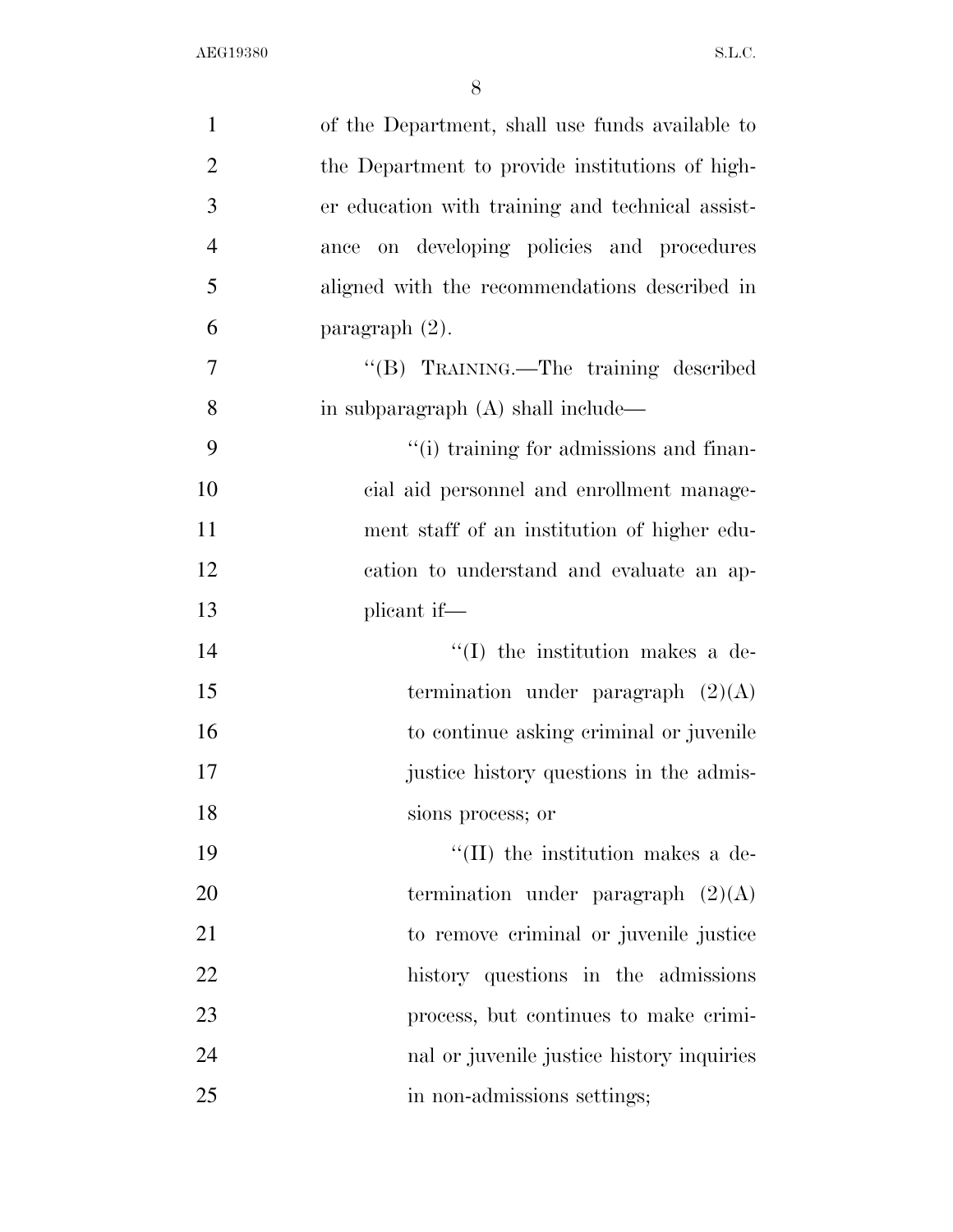| $\mathbf{1}$   | "(ii) training to ensure that if an in-        |
|----------------|------------------------------------------------|
| $\overline{2}$ | stitution does not ask criminal or juvenile    |
| 3              | justice history questions, that proxy ques-    |
| $\overline{4}$ | tions or factors are not used in lieu of       |
| 5              | criminal or juvenile justice history informa-  |
| 6              | tion;                                          |
| 7              | "(iii) training for financial aid per-         |
| 8              | sonnel and any other staff of an institution   |
| 9              | of higher education involved with campus       |
| 10             | employment to provide guidance related to      |
| 11             | work study programs or on campus em-           |
| 12             | ployment available to formerly incarcerated    |
| 13             | or juvenile adjudicated individuals;           |
| 14             | "(iv) training for registrars, academic        |
| 15             | counselors, student housing staff, student     |
| 16             | life staff, and any other staff of an institu- |
| 17             | tion of higher education who would have        |
| 18             | access to a student's criminal or juvenile     |
| 19             | justice information when the student is an     |
| 20             | enrolled student; and                          |
| 21             | $f'(v)$ training for career counselors to      |
| 22             | ensure that students with involvement in       |
| 23             | the criminal or juvenile justice system are    |
| 24             | provided with targeted career guidance,        |
| 25             | made aware of potential barriers to em-        |